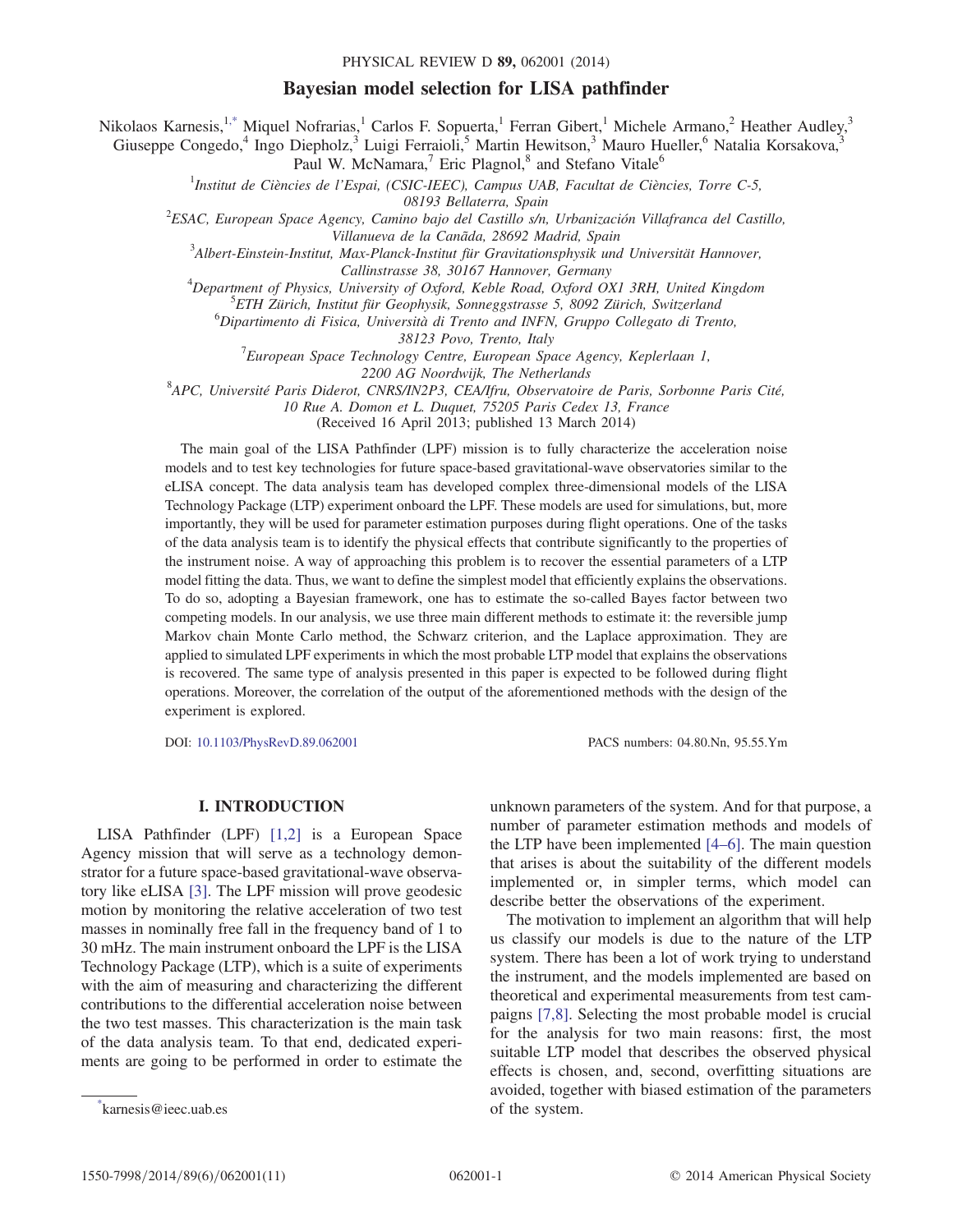One could use several criteria and algorithms that classify competing models, but in the end, working in a Bayesian framework, the main aim is to calculate the Bayes factor, which is a comparison between the evidences of the models [\[9,10\].](#page-9-4) The evidence is defined as the probability of the data  $\vec{v}$  given the model, that is, the probability distribution on  $\vec{y}$  that quantifies the predictive capabilities of the given model.

Most of the approaches are based upon the likelihood evaluated at the maximum and a penalty for the number of parameters in the model consisting of multiplying by the so-called *Occam factor*. The *Occam's razor* is the principle that states that the simplest hypothesis that explains the observations is the most favorable. In our case, we assume that we have to compare two different LTP models, model  $M_1$  and a simpler one,  $M_2$ , over a data set  $\vec{y}$ . If  $M_1$  is a more complex model, it presents more predictive capabilities than  $M_2$ , which translates to more disperse evidence over the data set  $\vec{y}$ . Thus, in the case in which the data are compatible with both models,  $M_2$  will turn out to be more probable than  $M_1$ , without having to express any subjective dislike for complex models [\[10\]](#page-9-5). In other words, it is almost certain that the more parameters in a model the better the fit to the data. But taking it to the extreme, we can imagine a model with as many parameters as the data to fit. In that case, we have overparametrized the model while the aim is to include only the parameters that substantially improve it.

In this paper, we investigate several methods to compare competing LTP models giving emphasis to reversible jump Markov chain Monte Carlo techniques. The plan of the paper is as follows. In Sec. [II](#page-1-0), we make a brief introduction to Bayesian methods, and in Sec. [III,](#page-3-0) the LTP experiments and models are thoroughly explained, and we investigate several applications of our Bayesian techniques to LTP experiments. In Sec. [IV,](#page-7-0) we compare the available methods and discuss their output in connection with the experiment design. We end with a summary and conclusions in Sec. [V.](#page-9-6) The codes for the different algorithms are integrated into the LISA Technology Package Data Analysis (LTPDA) MATLAB toolbox [\[11,12\]](#page-9-7), which comes together with proper documentation and help for the user.

# <span id="page-1-0"></span>II. BACKGROUND ON BAYESIAN STATISTICS

An algorithm that automatically penalizes higherdimensional models is the reverse jump Markov chain Monte Carlo (RJMCMC) algorithm. The RJMCMC method [\[13](#page-10-0)–17] is widely used when dealing with nested models, meaning that we need to compare a set of models in which simpler models are a subset of a more complicated one. In fact, the RJMCMC algorithm is the generalized case of Markov chain Monte Carlo (MCMC) methods that is capable of sampling the parameter space and at the same time jumping between models with different dimensionality.

At this point, it would be convenient to describe the philosophy of the Bayesian framework and the Metropolis algorithm and then move to the general case of the RJMCMC algorithm. The Bayes rule can be summarized by the equation

$$
\pi(\vec{\theta}|\vec{\mathbf{y}}) = \frac{\pi(\vec{\mathbf{y}}|\vec{\theta})p(\vec{\theta})}{\pi(\vec{\mathbf{y}})},
$$
\n(1)

where  $\vec{\theta}$  is a model parameter vector,  $\pi(\vec{y}|\vec{\theta})$  is the *like-*<br> $\vec{v}$  is the likelihood of the parameters  $\vec{\theta}$  over the data set  $\vec{y}$ , and  $\pi(\vec{\theta}|\vec{y})$ and  $p(\vec{\theta})$  are the *posterior* and the *prior* distributions of<br>the parameters respectively. Note that the *evidence*  $\pi(\vec{v})$ the parameters, respectively. Note that the *evidence*  $\pi(\vec{y})$ , or marginal likelihood, is often neglected in parameter estimation algorithms, as it serves only as a normalization constant:

$$
\pi(\vec{\theta}|\vec{\mathbf{y}}) \propto \pi(\vec{\mathbf{y}}|\vec{\theta}) p(\vec{\theta}).
$$
\n(2)

The Metropolis algorithm is one of the MCMC-type methods available that is widely used for parameter estimation purposes. It is based on sampling the parameter space by proposing new samples  $\vec{\theta}_n$  and evaluating the likelihood at each step. By sampling the posterior distribution, probability distributions to the parameters to be estimated are assigned. It is certain that, given a large amount of steps in the parameter space, the Metropolis algorithm will converge to the set of parameters  $\vec{\theta}_{MAP}$  that maximize the likelihood.

## A. Calculating the Bayes factor

The evidence of a hypothesis X given the data set  $\vec{y}$ ,  $\pi_X(\vec{y})$ , states the support for this hypothesis or, in other words, how much the data favors a given model. In our case, the hypothesis is the model implemented to describe the LTP system. Consequently, given two different models X and Y, the Bayes Factor  $B_{XY}$  is a comparison between the evidences of model X and model Y given by their ratio

$$
B_{XY} = \frac{\pi_X(\vec{y})}{\pi_Y(\vec{y})},\tag{3}
$$

<span id="page-1-1"></span>where

$$
\pi_{\mathcal{K}}(\vec{y}) = \int \pi(\vec{\theta}_{\mathcal{K}}, \vec{y}) d\vec{\theta}, \qquad \mathcal{K} = \mathcal{X}, \mathcal{Y}. \qquad (4)
$$

This integral is extremely costly to evaluate, especially when the model becomes complicated with higher dimensionality. In the next sections, a selection of estimators of the Bayes factor is described. Most of the estimators evaluate directly the Bayes factor, while other techniques are used to estimate the evidence for each model. All of them are used to investigate our LPF models and mission experiments. In the end, we can draw conclusions about the competing models given the estimated value of the Bayes factor. If  $B_{XY} < 1$ , the evidence is negative, and the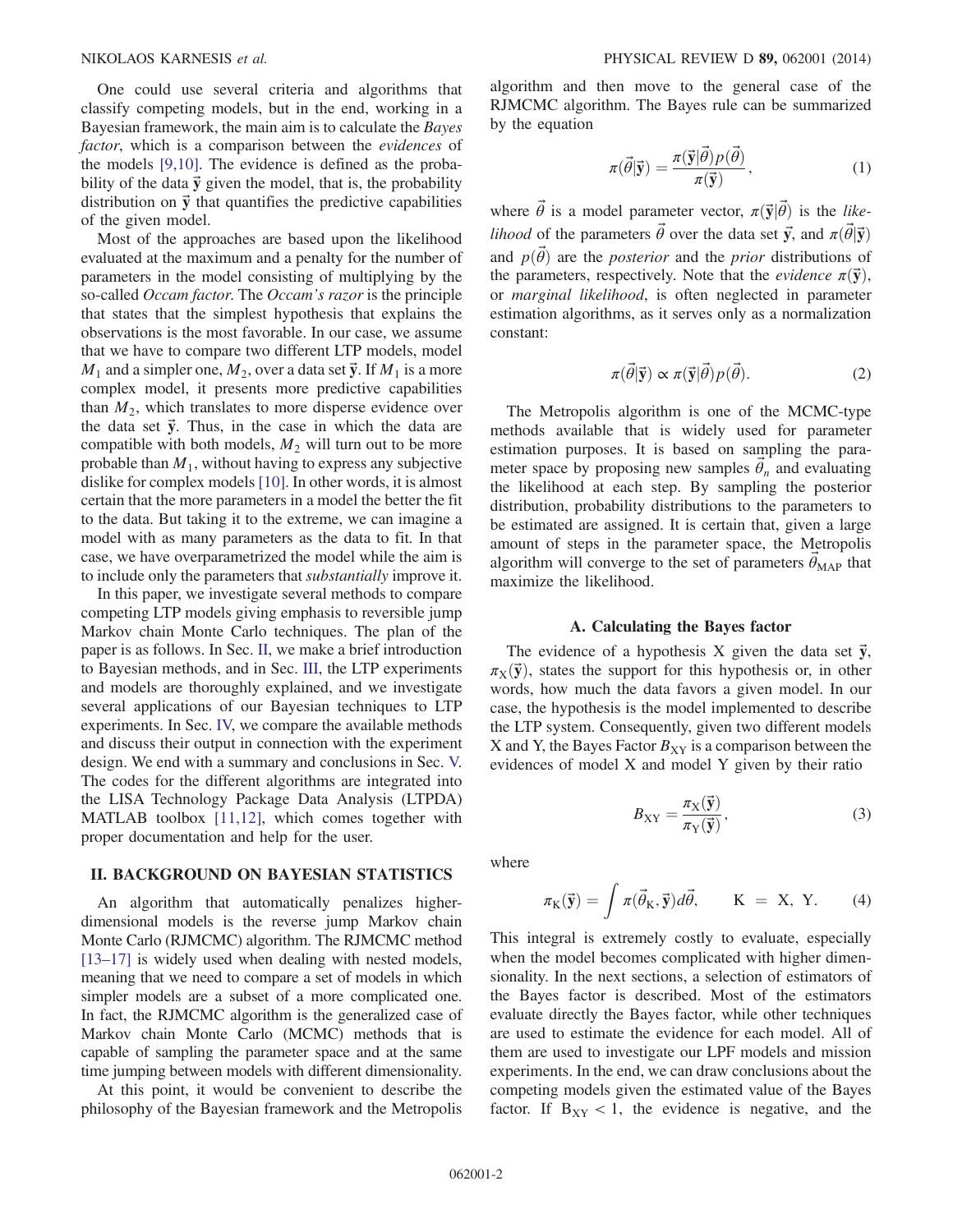<span id="page-2-2"></span>observations support model Y. If  $B_{XY} > 1$ , the evidence is positive, and model X is more favourable than model Y.

# B. Reversible jump Markov chain Monte Carlo algorithm

The RJMCMC algorithm is a robust and efficient tool to estimate the Bayes factor. It can be shown [\[13,15\]](#page-10-0) that after a large number of iterations it will converge to the true value of the Bayes factor. The only drawback is the computational cost of the algorithm. When more than three models are being compared, meaning that many transdimensional moves have to be performed, a considerable amount of time is required for convergence. The algorithm implemented in this work is a special case of the Metropolized Carlin and Chib method [\[14\]](#page-10-1). More specifically, let us suppose that we have a total number K of models to compare given a data set  $\vec{y}$ . Then, the recipe for our RJMCMC method can be summarized in the following steps:

- (1) Initialization: Choose an initial model  $k$  and the corresponding parameters  $\vec{\theta}_k$ .
- (2) Apply the Metropolis algorithm for model  $k$ . This step is also called the "in-model step."
- (3) Generate new  $\vec{\theta}_{k'}$  from a multivariate Gaussian probability density function (PDF) and a random number  $\rho \in [0, 1]$  from a uniform distribution. This is the step in which we propose a new model  $k'$ .
- <span id="page-2-0"></span>(4) Calculate the acceptance ratio  $\alpha'$ ,

$$
\alpha' = \min\left[\frac{\pi(\vec{\mathbf{y}}|\vec{\theta}_k) p(\vec{\theta}_k) g(u_{k'})}{\pi(\vec{\mathbf{y}}|\vec{\theta}_k) p(\vec{\theta}_k) g(u_k)} |\mathbf{J}|, 1\right],\qquad(5)
$$

where  $g(u)$  is the proposal distribution from where the "dimension matching" parameters  $u$  are drawn [\[18\]](#page-10-2), and  $|J|$  is the Jacobian:

$$
|\mathbf{J}| = \left| \frac{\partial(\vec{\theta}_{k'}, u_{k'})}{\partial(\vec{\theta}_{k}, u_k)} \right|.
$$
 (6)

- (5) If  $\rho \leq \alpha'$ , we accept the new model k' with parameters  $\vec{\theta}_k$  and set  $\vec{\theta}_k = \vec{\theta}_{k'}$ .<br>Iterate from step 2 until c
- (6) Iterate from step 2 until convergence.

The old set of parameters is connected to the new one by a well-defined function  $\vec{\theta}_k = q(\vec{\theta}_{k'}, u)$  [and of course  $\theta_{k'} = q'(\vec{\theta}_k, u')$ ]. We use *independent* proposals, so  $\vec{\theta}_k = q(\vec{\theta}_{k'}, u) - u$  and  $\vec{\theta}_{k'} = q'(\vec{\theta}_{k'}, u') - u'$ ; thus the Lacobian  $(\vec{\theta_k}, u')$ ]. We use *independent* proposals, so  $\vec{\theta_k} =$ <br> $\theta = u$  and  $\vec{\theta_{kl}} = a'(\vec{\theta_{kl}} - u') = u'$ ; thus the Lacobian  $q(\vec{\theta}_k, u) = u$  and  $\vec{\theta}_k = q'(\vec{\theta}_k, u') = u'$ ; thus, the Jacobian term in Eq. (5) is unity. The algorithm spends most of the term in Eq. [\(5\)](#page-2-0) is unity. The algorithm spends most of the time iterating "inside" the model that best describes the data. The RJMCMC method autopenalizes high-dimension models, also by taking into account the priors  $p(\vec{\theta}_k)$  of each model k. They serve as an Occam factor integrated each model k. They serve as an Occam factor integrated within the algorithm. Convergence is achieved if two main conditions are satisfied. First, the condition of reversibility, which is stated in a simple way: The proposal function must be invertible, meaning that we can jump from the proposed parameters back to the current parameters. And second, we must satisfy the dimension matching condition, which in our case is always true since we use independent proposals in the acceptance ratio. After convergence has been achieved, a good approximation to the Bayes factor is given by [\[15,19](#page-10-3)–21]

$$
B_{XY} = \frac{\text{of iterations inmodel X}}{\text{of iterations inmodel Y}}.
$$
 (7)

## C. Other approximations

<span id="page-2-1"></span>While the RJMCMC method directly estimates the Bayes factor, the other methods implemented in our work make an approximation to the evidence of each model. We implemented them as a cross-check for the RJMCMC method, but they also provide a certain freedom of choice, depending on the nature of the problem as well as the data available.

The first approximations we consider are the Laplace approximations. The Laplace approximations perform a comparison between the volume of the models in the parameter space and the volume of the uncertainty ellipsoid of the parameters [\[9\].](#page-9-4) This comparison is feasible if we assume that we work within a high signal-to-noise ratio (SNR) and therefore the posterior PDF is Gaussian near the maximum likelihood parameters,  $\vec{\theta}_{MAP}$ . Another requirement is that a sufficiently large number of samples must have been collected. Then, the evidence in Eq. [\(4\)](#page-1-1) becomes

$$
\pi_X(\vec{\mathbf{y}}) \simeq (2\pi)^{D_X/2} |\mathbf{H}|^{1/2} \pi(\vec{\theta}_{\text{MAP},X,}|\vec{\mathbf{y}}), \tag{8}
$$

where  $D_X$  is the number of dimensions of model X and H is the Hessian matrix of the posterior. There are two main variations of the Laplace approximation. In the first one, we make use of the Fisher information matrix  $\bf{F}$ , calculated at  $\theta_{MAP}$ , as an approximation to the expected covariance matrix [\[21,22\].](#page-10-4) Then, the evidence of the model becomes

$$
\pi_X(\vec{\mathbf{y}}) \simeq (2\pi)^{D_X/2} |\mathbf{F}|^{-1/2} \pi(\vec{\theta}_{\text{MAP,X}}|\vec{\mathbf{y}}). \tag{9}
$$

Of course, the main limitations of this method are associated with the confidence we have on the calculation of the Fisher matrix. Furthermore, as expected, the results appear to be poorer in comparison with the other methods as we move toward lower SNR areas. We can follow the notation of Ref. [\[21\]](#page-10-4) and call this particular approximation the Laplace–Fisher (LF) approximation. Another well-known variation is the Laplace–Metropolis (LM) estimator of the marginal likelihood [\[9\].](#page-9-4) In this case, we use all necessary components for the calculation of the evidence from previous MCMC estimates. The parameters  $\vec{\theta}_{MAP}$  are extracted from the chains of a MCMC parameter estimation run for the particular model, while we use the weighted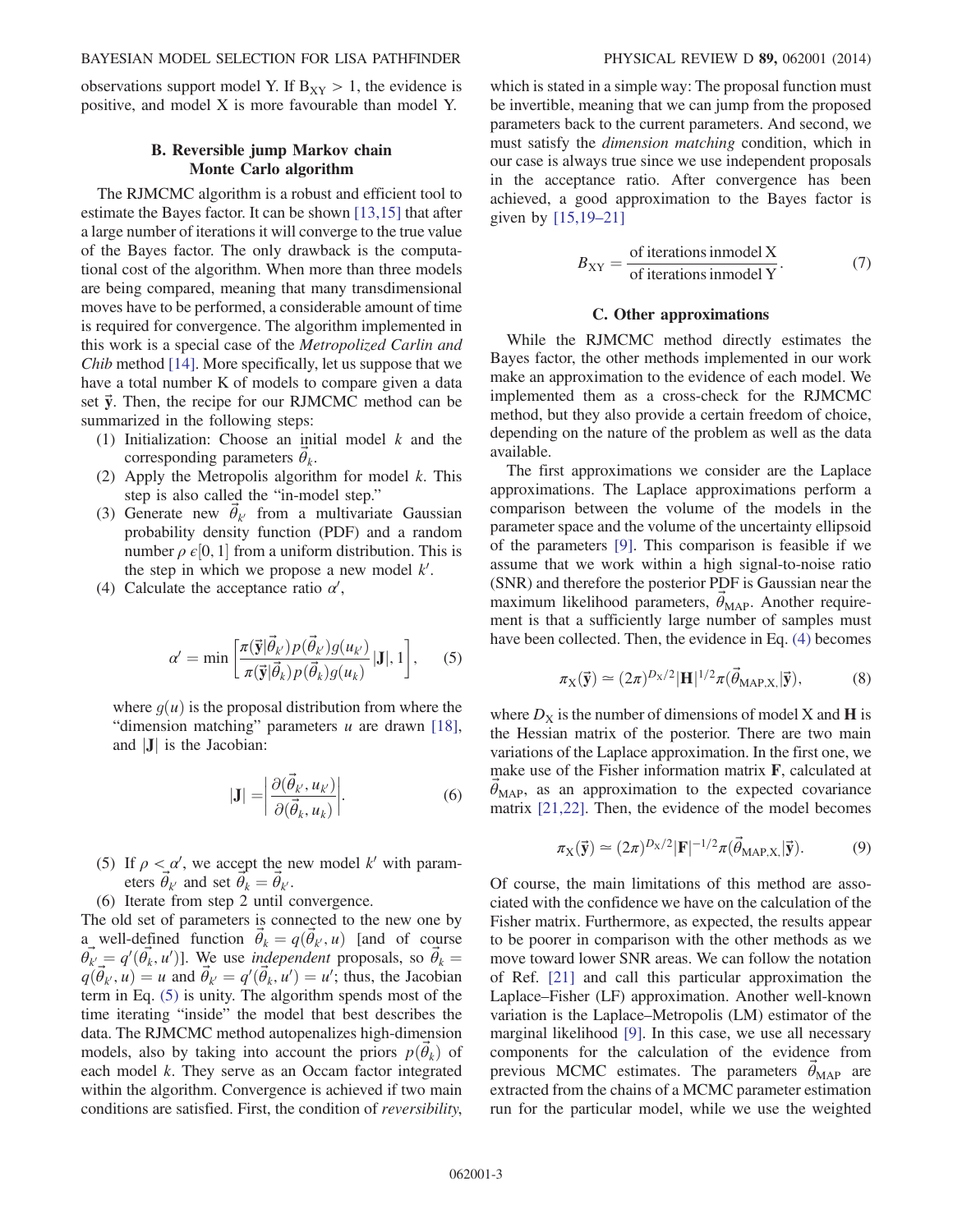covariance matrix of the chains Σ, using a minimum volume ellipsoid (MVE) or a minimum covariance determinant estimator [\[23\]](#page-10-5). The MVE method has been implemented and integrated in the LTPDA toolbox. In this case, the evidence of model X can be written as

$$
\pi_X(\vec{\mathbf{y}}) \simeq (2\pi)^{D_X/2} |\Sigma|^{1/2} \pi(\vec{\theta}_{\text{MAP,X}}|\vec{\mathbf{y}}). \tag{10}
$$

The LM method is considered to be a very reliable tool for the computation of the evidence of a model [\[9\].](#page-9-4) The third method we have used is the Schwarz–Bayes information criterion (SBIC) and is based on the following: After the assumption that the priors for each model follow a multivariate Gaussian PDF, the Schwarz criterion is defined as

$$
S \simeq \ln(\pi(\vec{\theta}_{\text{MAP,X}}|\vec{\mathbf{y}})) - \ln(\pi(\vec{\theta}_{\text{MAP,Y}}|\vec{\mathbf{y}})) - 1/2(D_X - D_Y)\ln(n),
$$
\n(11)

where  $D_x$  and  $D_y$  are the dimensions of each model and n is the number of samples in the data. It can be proven that if  $n \to \infty$  then  $S \to B_{XY}$ , and the Schwarz criterion can be a good approximation to the Bayes factor. In fact,  $n$  must be chosen carefully so that  $n = N<sub>eff</sub>$ , where  $N<sub>eff</sub>$  is the number of effective samples in the data that represent the growth of the Hessian matrix of the log likelihood [\[9\]](#page-9-4).

## D. Implementation

If the system's transfer function is  $\mathbf{H}_s(\vec{\theta})$  and we<br>nsider known injection signals  $\vec{x}$  then the output of consider known injection signals  $\vec{x}$ , then the output of the system  $\vec{y}$  can be expressed as

$$
\vec{\mathbf{y}} = \mathbf{H}_s(\vec{\theta})\vec{\mathbf{x}} + \vec{\mathbf{n}},\tag{12}
$$

where  $\vec{\mathbf{n}}$  is the overall instrument noise and  $h(\vec{\theta}) = \mathbf{H}_s(\vec{\theta})\vec{\mathbf{x}}$ <br>is the response or template of the system. The noise in the is the response or template of the system. The noise in the LTP experiment can be approximated with Gaussian noise since we work in a high SNR regime and we can safely consider that any dependence on the system parameters is negligible. Consequently, the likelihood for a model with parameters  $\vec{\theta}$  can be written as

$$
\pi(\vec{\mathbf{y}}|\vec{\theta}) = C \exp\left[-\frac{1}{2}\langle \vec{\mathbf{y}} - h(\vec{\theta})|\vec{\mathbf{y}} - h(\vec{\theta})\rangle\right],\tag{13}
$$

where the angular brackets denote the noise weighted inner product [\[24\]](#page-10-6)

$$
\langle \vec{a} | \vec{b} \rangle = 2 \int_0^\infty \left[ \tilde{a}^*(f) \tilde{b}(f) + \tilde{a}(f) \tilde{b}^*(f) \right] / S_n(f) \tag{14}
$$

and where  $S_n(f)$  is the power spectral density of the noise. For the proposal distribution appearing in the acceptance ratio of the Metropolis–Hastings algorithm, a multivariate Gaussian distribution is used. Although the choice of the proposal distribution should not affect the final estimated parameter PDFs, it greatly affects the convergence speed of the chains to the target posterior distribution. The covariance of the multivariate Gaussian is calculated beforehand or during the search phase using the Fisher information matrix (FIM) [\[22\].](#page-10-7) In the case of the RJMCMC method, the FIM is calculated once for each model before the execution of the algorithm. It is computed numerically or analytically depending on the model. The LTP models are coded either in state-space format [25–[27\]](#page-10-8) or in pure analytical format in the acceleration domain [\[28\]](#page-10-9).

The first step in the analysis is to apply a Fourier transformation to the data and estimate the power spectral density of the noise  $\vec{\bf{n}}$ , i.e.,  $S_n(f)$ . As described in Ref. [\[4\]](#page-9-2), the nature of the LTP experiment allows us to combine all the available information from different investigations. This means that we can combine the posterior distribution for each data set for each model. Then, we can apply MCMC analysis strategies to sample the posteriors and make use of any of the criteria described in Sec. [II C](#page-2-1) or sample the joint parameter spaces with the RJMCMC method that was described in Sec. [II B.](#page-2-2) Technically, since the RJMCMC algorithm can be seen as a generalized MCMC method, it performs a parameter search by simultaneously sampling the likelihood, and consequently it maps the joint posterior distribution and assigns PDFs to the parameters. The extra point is that we can estimate directly the ratio of the evidences of the models and test the hypothesis made for the data.

### <span id="page-3-0"></span>III. MODELING THE LTP EXPERIMENT

As a technology demonstrator of a space-based gravitational-wave observatory, the LPF mission will place two 2 kg test masses (TM<sub>1</sub> and TM<sub>2</sub>) in free fall. The goal is to estimate the residual differential acceleration between TM<sub>1</sub> and  $TM_2$  [\[6\]](#page-9-8). To minimize all external forces acting on  $TM_1$  along the x axis, a drag-free control loop [\[30\]](#page-10-10) has been designed. The coordinates of  $TM_2$  are controlled via electrostatic actuators, and the spacecraft (SC) is controlled by micro-Newton thrusters. More specifically, the main components of the LPF mission are as follows:

- (i) The gravitational reference sensor [\[31\]](#page-10-11). It consists of the test masses and the vacuum chamber around them. It is mounted with two identical electrostatic actuators to control the 6 degrees of freedom of each test mass and also to apply forces and torques to keep the test masses in free fall.
- (ii) The optical metrology system [\[32\]](#page-10-12) consists of the optical bench, its subsystems, and the processing computer. It performs the sensitive optical measurements of the positions of the test masses along the x axis. For the simplified one-dimensional model version, we consider two interferometer inputs  $\vec{i}$  and two outputs  $\vec{o}$  of the system. The measured displacements are  $x_1$  and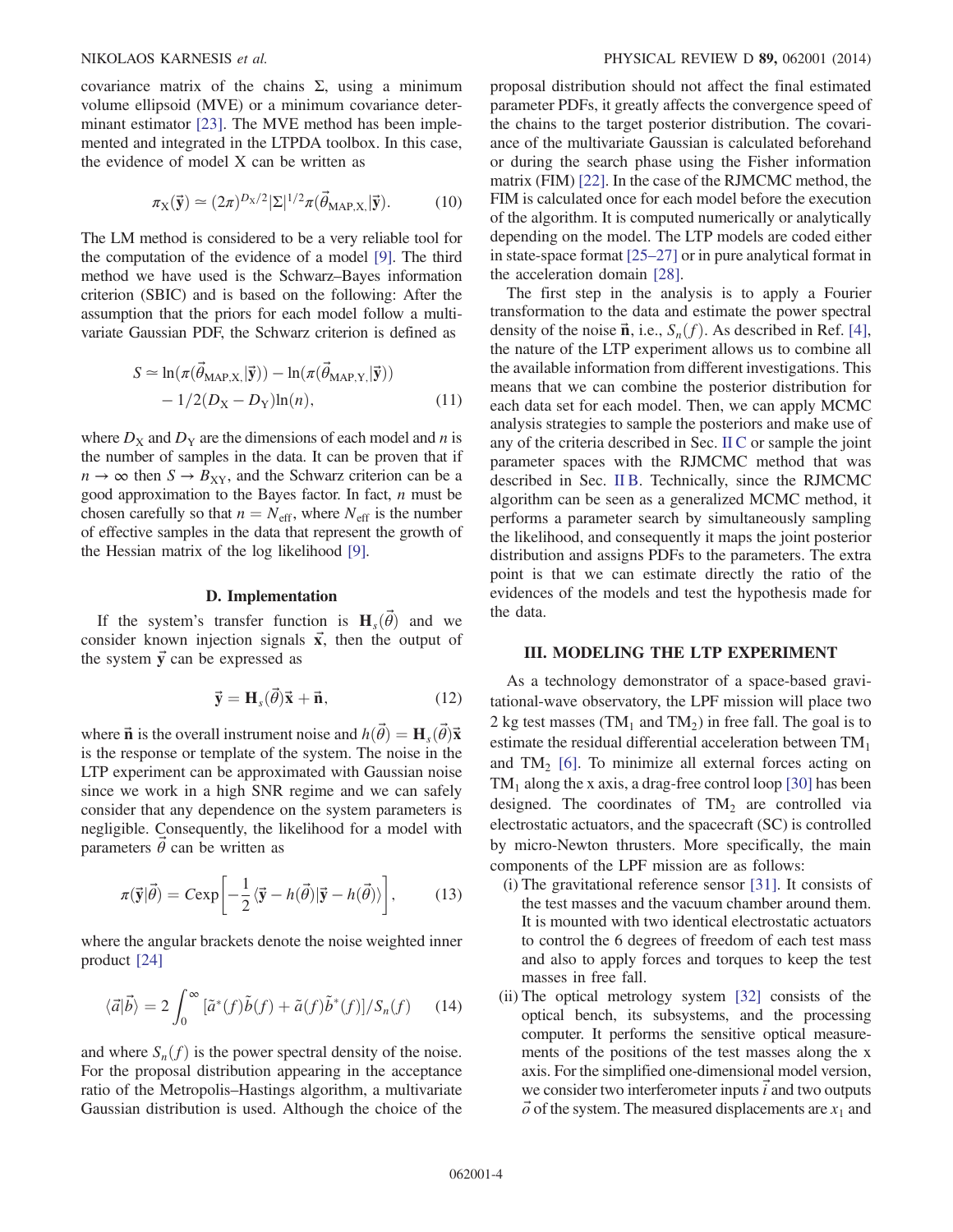$x_{12}$ , the distance of TM<sub>1</sub> to the SC, and the distance between  $TM_1$  and  $TM_2$ , respectively.

- (iii) The current design of the propulsion system for LPF is based on cold gas [\[2\]](#page-9-9) thrusters. The main function of the thrusters is to maintain the reference test masses in free fall conditions in the measured bandwidth.
- (iv) Finally, the drag-free and attitude control system (DFACS) calculates all forces and torques acting on the SC and test masses and computes the commanded forces/response of the system in order to maintain the nominal free fall of  $TM_1$ .

The LTP is a complicated instrument composed by a plethora of subsystems and coupled control loops. During the mission, there will be dedicated experiments with the aim of characterizing the different noise contributions and couplings. In the following section, the LTP models implemented for system identification experiments are described. We present simulations of the planned system identification experiments and use all techniques described to perform model selection.

# A. LTP system dynamics

<span id="page-4-0"></span>For the purposes of this work, we consider a simplified version of the LTP operating in the so-called main science mode, and we confine the system dynamics to the one-dimensional case. There are two approaches in modeling the dynamics of the three-body system: The first one, shown in Fig. [1,](#page-4-0) is to fully describe the dynamics together with the controllers in a state-space format. In this case, it is very convenient to represent the model as a closed loop system, due to closed-loop dynamics and controllers of the instrument. The white boxes represent standalone statespace models (SSMs), altogether assembled to form the final LTP experiment [\[25\]](#page-10-8). Each submodule has injection  $u(t)$  and output  $y(t)$  ports and can be represented as

$$
\dot{x}(t) = A \times x(t) + B \times u(t),
$$
  
\n
$$
y(t) = C \times x(t) + D \times u(t),
$$
\n(15)

where  $x(t)$  are the *states* of the system, A is the state matrix, B is the input matrix, C is the output matrix, and D is the feedthrough matrix [\[25\].](#page-10-8) This form of implementation has numerous advantages, like modularity and flexibility in modeling the LPF mission. For example, the user is able to combine any given SSM module and use a custom noise model for each particular subsystem.

The second approach is to represent the dynamics in an analytical way in the acceleration domain [\[28\],](#page-10-9) which is



FIG. 1 (color online). Schematics of a simplified LTP SSM. It is composed by smaller SSMs of the various subsystems, each one a standalone SSM, here represented with white boxes. The rhombi represent the main injection inputs to the system. We use mainly the first injection port, which represents the interferometric inputs to the system, while the second rhombus stands for the capacitance actuators injection ports. The symbol  $\vec{n}$  represents noise contributions from various sources, and finally the parameters to fit, for the sake of convenience, are located in the gray boxes inside of the respective SSMs. The interferometer signals  $\vec{i}$  are injected to the controllers (DFACS), in which the commanded forces are generated and applied through the capacitance actuators and the thrusters of the spacecraft. In the last two of experiments of Ref. [\[29\]](#page-10-13) "out-of-loop" forces  $\vec{g}$  are applied to the three bodies (TMs and SC) of the system. The resulting movement of the bodies is monitored by the inertial sensor, the star tracker, and the interferometer. Here, the interferometer output is denoted as  $\vec{o}$ .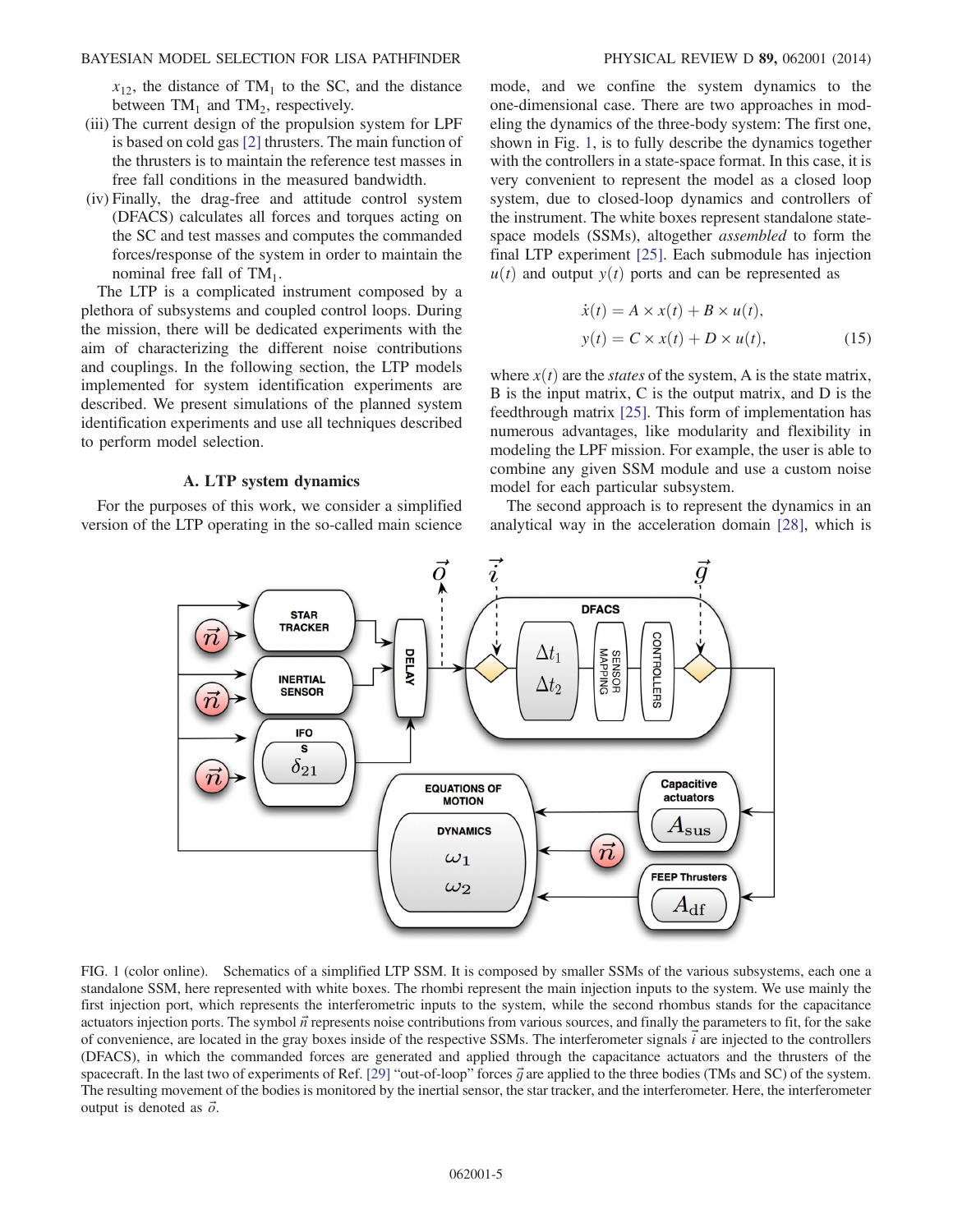described in Sec. [III C](#page-6-0). A more in-depth investigation on the analysis in the acceleration domain and its practical advantages is to appear soon.

For the purposes of this paper, we simulate the experiments as explained in Refs. [\[4,5,25,29,33\]](#page-9-2). Then, the complete system is controlled by optical readouts that measure the positions of the test masses,  $x_1$  and  $x_{12}$ , where the x axis is defined by the line joining them. To perform parameter estimation, we inject sinusoidal signals to each interferometric channel alternately or direct forces to the three bodies of the system (TMs and SC) and measure the response of the system. For these types of experiments, we can define the time series arranged as vectors,

$$
\vec{o} = \begin{pmatrix} o_{x_1} \\ o_{x_{12}} \end{pmatrix}, \qquad \vec{i} = \begin{pmatrix} i_{x_1} \\ i_{x_{12}} \end{pmatrix}, \qquad \vec{n} = \begin{pmatrix} n_{x_1} \\ n_{x_{12}} \end{pmatrix}, \quad (16)
$$

$$
\vec{g} = \begin{pmatrix} g_1 - g_{\rm SC} \\ g_2 - g_1 \end{pmatrix},\tag{17}
$$

where  $\vec{o}$  is the measured signals vector,  $\vec{i}$  is the interferometer injection signals vector,  $\vec{g}$  is the commanded forces signals vector, and  $\vec{n}$  is the overall noise for both channels. Here,  $g_1$  and  $g_2$  are the commanded forces applied to TM<sub>1</sub> and  $TM_2$ , respectively while  $g_{SC}$  is the force applied to the SC. The noise contributions of each LTP subsystem are denoted in Fig. [1](#page-4-0) as  $\vec{n}$ . It can be instrumental or read-out noise, or it may originate from external sources (like solar radiation).

For the sake of simplicity, we use the one-dimensional version of the models. The set of parameters that we recover from the system is  $\{\omega_1, \omega_2, \Delta t_1, \Delta t_2, A_{df}, A_{sus}, \delta_{21}\}$ :  $\omega_1$  and  $\omega_2$  stand for the electrostatic stiffness of the test masses to the surroundings;  $\Delta t_1$  and  $\Delta t_2$  are time delays;  $A_{df}$  and  $A_{sus}$ the capacitance and thruster gains, respectively; and  $\delta_{21}$ denotes the cross-coupling between the two interferometric channels.

As described in Refs. [\[29,33\]](#page-10-13), during the planned mission experiments, sinusoidal signals of different frequencies are going to be injected to the control loop, simulating displacements of the test masses. Besides the LTP dynamics system, the data analysis team has modeled noise sources for the various subsystems of the LPF mission based on theoretical predictions or characterization of each element from on-ground test campaigns. The main noise contributions come from the thrusters, the interferometric readouts, and the capacitance actuators [\[34\]](#page-10-14). We can simulate synthetic noise for any particular experiment and perform parameter estimation exercises in order to test the system identification algorithm's readiness. A MCMC search of the parameter space for such a simulated run returns satisfactory results as shown in Table [I.](#page-5-0)

By using the LTPDA machinery, synthetic noise can be generated, and the response of a known system can be

<span id="page-5-0"></span>TABLE I. MCMC parameter estimation results from simulated experiments. The experiments being analyzed here are the two first described in Refs. [\[4\]](#page-9-2) and [\[29\]](#page-10-13).

| Parameter                     | Real value                   | Estimated $\pm \sigma$                                          |
|-------------------------------|------------------------------|-----------------------------------------------------------------|
| $\omega_1$                    | $1.3 \times 10^{-6}$         | $(-1.2999 \pm 0.0002) \times 10^{-6}$                           |
| $\omega_2$<br>$A_{\text{df}}$ | $1.9 \times 10^{-6}$<br>0.82 | $(-1.8999 \pm 0.0002) \times 10^{-6}$<br>$0.8201 \pm 0.00025$   |
| $A_{\rm sus}$                 | 1.08                         | $1.080004 \pm 3 \times 10^{-6}$                                 |
| $\Delta t_1$<br>$\Delta t_2$  | 0.2<br>0.2                   | $0.20020 \pm 5 \times 10^{-5}$<br>$0.2003 \pm 2 \times 10^{-4}$ |
| $\delta_{21}$                 | 0.0004                       | $0.0004001 \pm 1 \times 10^{-7}$                                |

simulated. For the following study cases, the LTP default parameters were always set to the same values given in Table [I.](#page-5-0) It should be noted that there is no reason to have any strong prior belief about the true values of the parameters. Therefore, it is reasonable to assume uniform priors for all the tests.

#### B. Application to a simplified LTP model

To demonstrate a first application to the LTP, we can investigate a model selection case that was first encountered during a data analysis exercise [\[33\]](#page-10-15). These types of exercises are organized by the data analysis team with the aim of testing the developed tools in more realistic scenarios. In this case, the "true" values of the parameters of the system to identify were totally unknown. In that situation, the data analysis team was able to perform parameter estimation, but it was noted that the fit was improved when two extra parameters were introduced. These parameters are the guidance delays,  $\Delta t_1$  and  $\Delta t_2$ . They are simply time delays to the application of the guidance signals (see Fig. [1\)](#page-4-0) due to operations of the data management unit, which is the onboard computer controlling the LTP experiment. The final robustness of the fit indicates that the new parameters substantially improve the model.

This problem can be better studied by reducing it to a model selection problem and can be tested with synthetic data sets. The simulated data source is a LTP system with the default characteristics given in Table [I](#page-5-0) with the exception of the delays, which were set to  $\Delta t_1 = \Delta t_2 = 0$ . With this configuration, we assume a true system in which the application signals are applied instantaneously. For our first try out, we injected "fake" interferometric displacements, while for the second investigation, we used the same structure of injections but with a much lower SNR (∼5).

To determine the importance of the two extra parameters, we have to verify which model describes better the particular data set: the seven-parameter model X with parameters ⃗  $\theta_X = {\omega_1, \omega_2, \Delta t_1, \Delta t_2, A_{df}, A_{sus}, \delta_{21}}$  or the five-parameter model Y with parameters  $\vec{\theta}_Y = {\omega_1, \omega_2, A_{df}, A_{sus}, \delta_{21}}$ .<br>While both models X and Y are capable of explaining While both models, X and Y, are capable of explaining the observations, we expect the simpler model Y to be more favorable from a RJMCMC output since the extra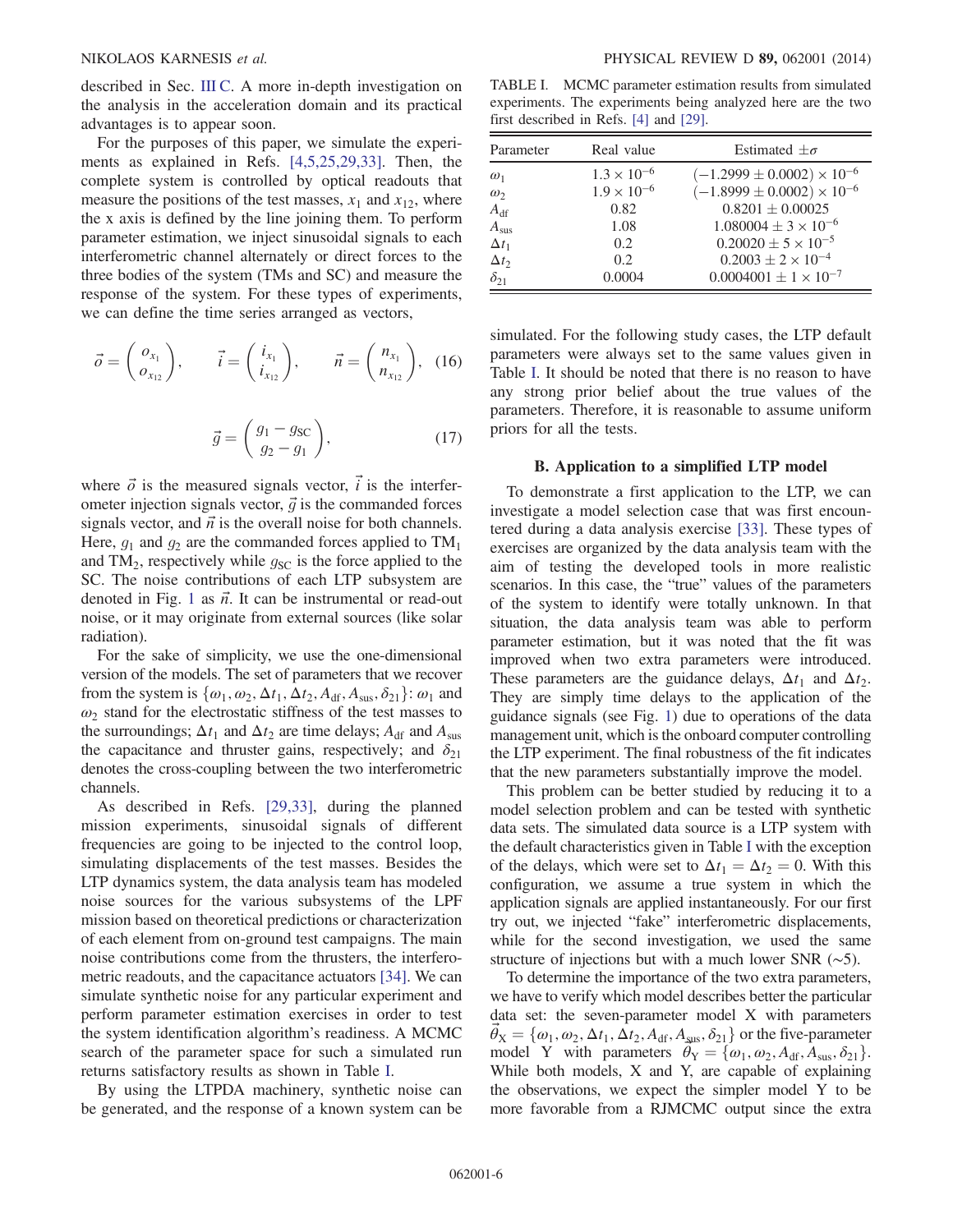<span id="page-6-1"></span>

FIG. 2 (color online). First  $3 \times 10^4$  iteration of the RJMCMC output when comparing a seven- and a five-dimensional LTP model (models X and Y, respectively). Since the models are not competitive when the  $SNR = 60$ , the blue line tends asymptotically to zero.

parameters  $\Delta t_1$  and  $\Delta t_2$  are not significant for the data. The evolution of the Bayes factor for such an investigation for two different levels of SNR is shown in Fig. [2.](#page-6-1)

The results we obtain for all the approximations verify that the simpler model Y is much more probable than the more complicated model X. For the particular experiments proposed in Ref. [\[29\],](#page-10-13) in which the SNR is high, the Bayes factor computed tends to zero. In fact, for the case of the RJMCMC method, there is no single iteration inside the more complex model. This changes dramatically depending on the nature of the problem and, of course, as we show in Sec. [IVA](#page-8-0), on the SNR. In Table [II,](#page-6-2) we present only the low-SNR experiment, for the sake of comparison between the methods. Each method seems to favor the simpler model, but they are not in total agreement between them. This is to be expected, as the SNR of this investigation is very low and the approximations of the evidence become more sensitive. For this particular case of the injections, the models are not competitive, and therefore the resulting estimated Bayes factor is extremely small. For a direct comparison, the RJMCMC algorithm requires more than  $10^8 - 10^9$  iterations.

<span id="page-6-2"></span>TABLE II. Results for the guidance delay investigation with the low-SNR experiment. See the text for details.

| Method        | $B_{XY}$ |
|---------------|----------|
| <b>RJMCMC</b> | 0.309    |
| LF            | 0.124    |
| LM            | 0.078    |
| <b>SBIC</b>   | 0.768    |

#### C. More realistic applications

<span id="page-6-0"></span>During the last years, a series of data analysis exercises has been performed. These so-called operational exercises are organized by the LPF data analysis team with the aim of training the scientists and engineers for the upcoming flight operations. Data generated by the European Space Agency (ESA) simulator are used, and real-life shifts and duties are rehearsed. The ESA simulator for the LPF is an industrydeveloped software that is considered the most accurate simulator to date. The scientific and organizational results are valuable since they reproduce situations and data analysis challenges that are expected to occur during flight operations.

An outcome of these data challenges was the realization of the necessity to change or manipulate the model of the dynamics of the system shortly after receiving telemetry from the satellite, thus facing once again model selection problems. Expressing the dynamics in the acceleration domain [\[28\],](#page-10-9) one could write a simplified model for the differential acceleration, like

<span id="page-6-3"></span>
$$
a_{12} = \left[\frac{d^2}{dt^2} + \omega_2^2\right] x_{12} + (\omega_2^2 - \omega_1^2) x_1
$$

$$
-AF_2 + AF_1,
$$
 (18)

<span id="page-6-4"></span>where  $a_{12}$  is the differential acceleration and  $F_1$  and  $F_2$ denote the applied forces on the first and second test masses, respectively. The real motion  $\vec{x}$  of the test masses can be approximated by the delayed interferometer read outs:

$$
\vec{x} = \begin{pmatrix} x_1 \\ x_{12} \end{pmatrix} = \begin{pmatrix} o_1(t - \tau_{\text{ifo}}) \\ o_2(t - \tau_{\text{ifo}}) \end{pmatrix}.
$$
 (19)

The parameters appearing in Eqs. [\(18\)](#page-6-3) and [\(19\)](#page-6-4) are the stiffnesses of the two test masses  $\omega_1$  and  $\omega_2$ , the interferometer read out delay  $\tau_{\text{ifo}}$ , and the gains of the capacitance actuators  $A_{\text{sus}}$  (here represented as A for simplicity). Note that for this first approximation we have assumed identical actuators A for both test masses. The commanded forces  $g_1$ and  $g_2$  are available as telemetry, but the *real* applied forces on the three bodies are to be determined by the measurements and the analysis itself. For example, in the real data stream, there might be additional delays or even filtering of the applied forces coming from the controllers, so in reality a gain A might be proven to be frequency dependent:  $A(f)$ . This situation will appear in the received telemetry, and we need the means to disentangle those two physical effects in a quantitative way.

For the particular simulated data set, the model was not able to remove all the injected signals, and even for the simple case of Eq. [\(18\)](#page-6-3), this led to a biased estimate for the parameters. Apart from a simple time delay on the commanded signals, there might be another process that causes a difference between the commanded  $g_1$  and  $g_2$ and the actual applied forces  $F_1$  and  $F_2$ . For a first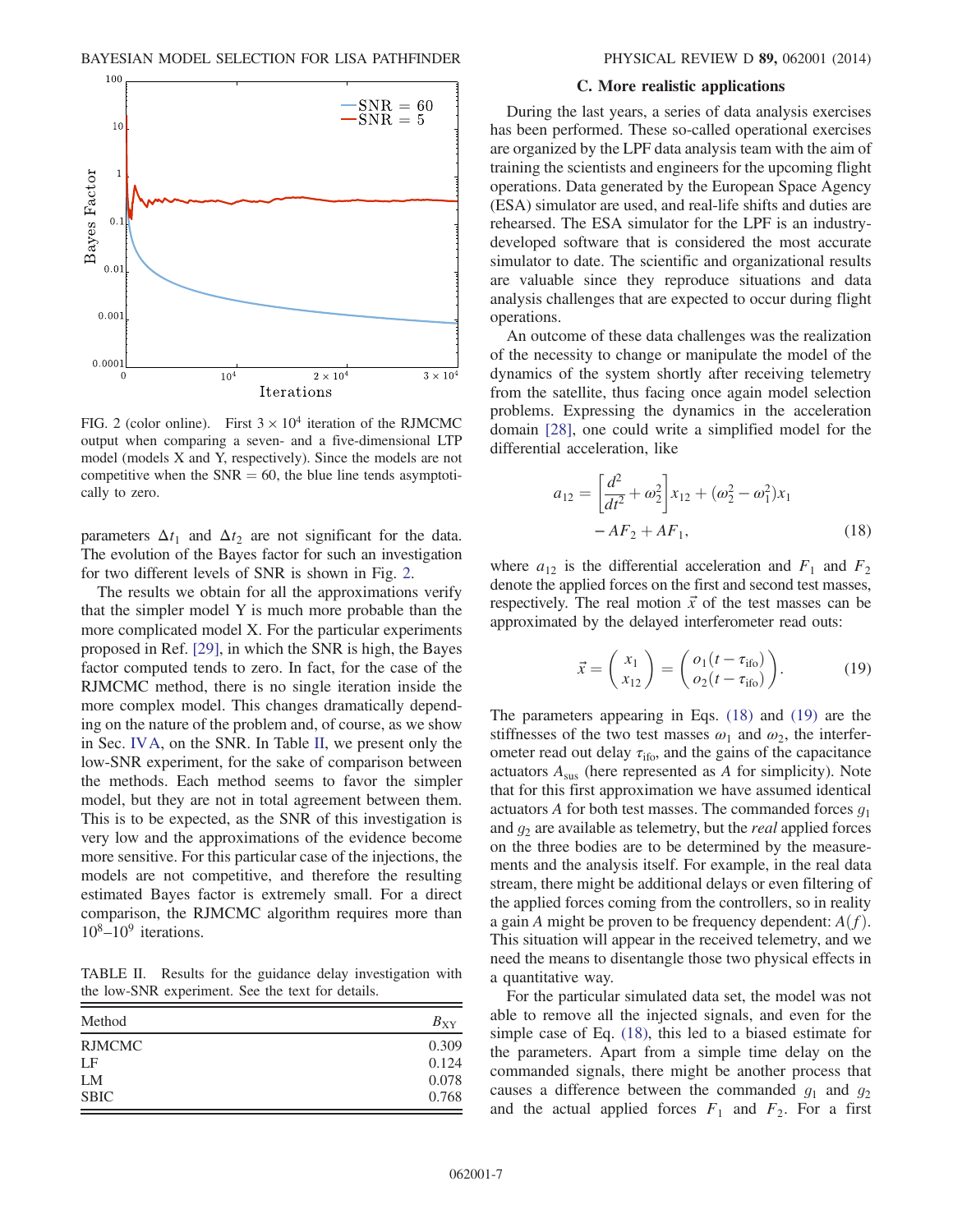approximation of such a process, we assume a single real pole filter, filtering the time series of the applied force on the second test mass. For this investigation, we can propose two models in which  $AF_i(t) = Ag_i(t - \tau_C)$  and  $AF_i =$  $A(\frac{f_o}{f-f_i/\sigma})g_i$ , respectively. Here,  $\tau_C$  denotes the actuators time delay. In the end, we can apply the model selection methods to these two models: the first one, X, in which the applied forces are time delayed and the second one, Y, in which the forces are frequency dependent (filtered by a single real pole filter). The calculated Bayes factor between those two models is

$$
BF_{XY} = \frac{\pi_X(\vec{y})}{\pi_Y(\vec{y})} = 9.9478 \times 10^{-11},\tag{20}
$$

clearly indicating that the most probable process on the forces is the one described by model Y. The real pole was estimated to be  $f<sub>o</sub> = 1.963 \pm 0.001$  Hz and was confirmed for the complete set of system identification experiments. The estimated acceleration residuals for both models can be seen in Fig. [3](#page-7-1).

The same analysis strategy applies, of course, to more complicated versions of the analytical models, in which the number of parameters increases with the more terms of the equation that are added, as happens in the following more realistic case. As already described in Sec. [III](#page-3-0), the two test masses are controlled with identical actuators. In reality, a small misbalance between the electrostatic actuators surrounding each test mass might be present. If we introduce this "asymmetry" to the system, immediately for the simple case of Eq. [\(18\)](#page-6-3), we can increase the dimensionality of the model by four parameters:

<span id="page-7-2"></span><span id="page-7-1"></span>

FIG. 3 (color online). Power spectra of simulated differential acceleration between the two test masses. The gray curve represents the reference noise measurement, while the light blue curve is the differential interferometer read out. The value of the computed Bayes factor can be confirmed with the comparison of the equivalent estimated residual acceleration for each model. The differential interferometer read out is also plotted for comparison.



<span id="page-7-3"></span>FIG. 4. A RJMCMC run on a set of nested LTP models. There is a clear preference for the five-dimensional model for the given data set. The data were produced with a "perfect" model in which the two respective actuators were identical.

$$
a_{12} = \left[\frac{d^2}{dt^2} + \omega_2^2\right] x_{12} + (\omega_2^2 - \omega_1^2) x_1
$$

$$
- A_2 \left(\frac{f_{o2}}{f - j f_{o2}}\right) g_2(t - \tau_{C2})
$$

$$
+ A_1 \left(\frac{f_{o1}}{f - j f_{o1}}\right) g_1(t - \tau_{C1}). \tag{21}
$$

These parameters are gains, delays, and filters that are different for the actuator of each test mass. Theoretically, the highest in dimensions model of Eq. [\(21\)](#page-7-2) can describe the observations, but the problem to solve appears to be overparametrized. A solution is to generate a set of nested models under the highest in dimensions of Eq. [\(21\)](#page-7-2) and apply the RJMCMC algorithm. The result of such a run is shown in Fig. [4](#page-7-3), and it reveals the most favorable model and consequently the underlying procedure that describe best the physical system. For the particular simulation, we can verify that the five-dimensional model is the best, concluding that no asymmetry in the hardware of the LTP is present. This changed in the following data challenge, in which the Bayes factor between the simple model of Eq. [\(18\)](#page-6-3) and a six-parameter asymmetric one is greater than  $10<sup>6</sup>$ , clearly supporting the correct higher-dimension model in which  $A_1 \neq A_2$ .

# <span id="page-7-0"></span>IV. USING THE BAYES FACTOR FOR EXPERIMENT OPTIMIZATION

In this last section, we explore the capability of the implemented model selection framework, not only as a set of tools for data analysis purposes but also as a way to evaluate the efficiency of the experiments we are planning to run in the satellite. As we are going to show, by comparing different models under different input signal conditions, we can safely determine the best range of parameters that define our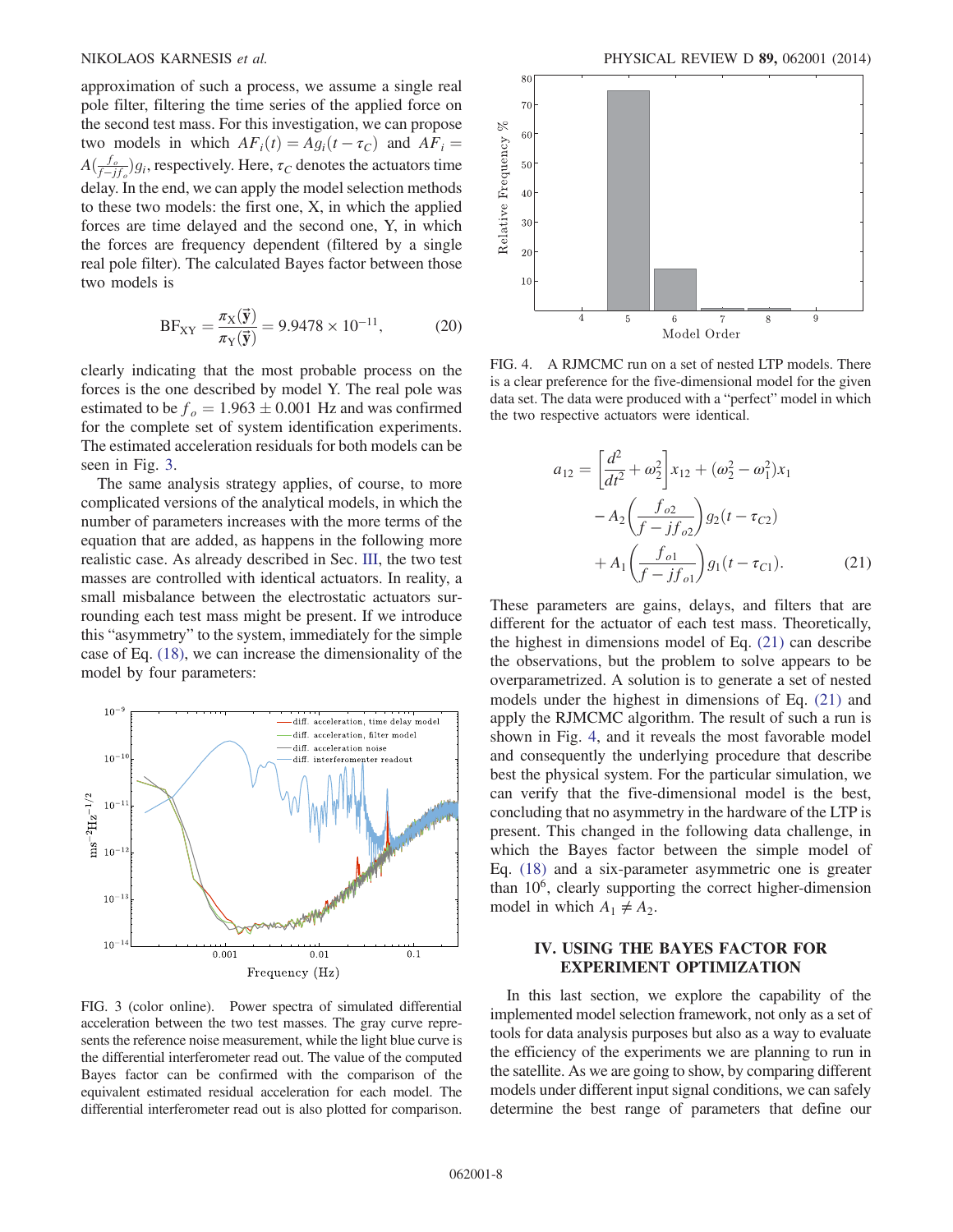<span id="page-8-1"></span>

FIG. 5 (color online). The Bayes factor as a function of SNR computed using different methods.

experiments or verify the injection frequencies that maximize the information extracted from the system.

### A. Bayes factor as function of the SNR

<span id="page-8-0"></span>It has been shown [\[21,35\]](#page-10-4) that there is a dependence of the Bayes factor output on the SNR regime of the investigations. This, of course, holds true in the case of the LTP, as can be seen in Fig. [5.](#page-8-1) This figure was created by simulating LTP experiments for each value of the SNR, while the injection signals were single-frequency  $(f = 0.01 \text{ Hz})$  sinusoidal inputs into the system. The LTP models under comparison were quite similar with the exception of a different realization of the response model of the thrusters. It is clear that above the critical value of the  $SNR = 21$  the results obtained with the different techniques are consistent and in good agreement. Below that value of the SNR, we cannot make clear decisions about the competing models, as the wrong model is showing preference, or we poorly approximate the Bayes factor.

Although this SNR limit varies, as expected, depending on the type of investigation and model, the current result is already providing an estimation of the required power of the injection signals that we need to consider in the LTP experiment. This information and the method used here will be of particular interest for the design of in-flight experiments for the LPF mission.

## B. Bayes factor as function of the injection frequencies

Furthermore, for system identification experiments, as in the case of the LTP, the computed evidence of a model depends on the design of the experiment itself. The information obtained from the system differs depending on the injection frequencies. An interesting study is to explore in detail this relation. A four-dimensional model (X) and a five-dimensional model (Y) are examined, given different injection frequencies. More precisely, since the difference between the models is the cross-coupling  $\delta_{21}$  as shown in Fig. [1,](#page-4-0) which describes the signal leakage from the first to the differential interferometric channel, we examine the Bayes factor given different injection frequencies to the first channel, while keeping constant the injection to the differential channel ( $f_{i_{r12}} = 0.2$  Hz). The SNR of this experiment is kept at the "low" value of 28.

The data-generation model is mounted with a perfect interferometer ( $\delta_{21} = 0$ ), and model X is the same as the one used to produce the data, while model Y is the one with the extra parameter  $\delta_{21}$ . The expected outcome of this exploration is that if the system is more sensitive to the  $\delta_{21}$ parameter at some particular frequencies we must detect an increase in the Bayes factor that underlines a more clear decision toward the correct model.

In Fig. [6](#page-8-2), we can see the corresponding Bayes factor vs the injected frequencies to the first channel. Given the low SNR of the investigation, while model X should be more favorable, a preference for the more complex model Y is shown for a certain set of frequencies. This result is a clear indicator of the set of preferred frequencies that can be injected to the system for its characterization given the current configuration and SNR. Indeed, injections around  $f \approx 0.0006$  and  $f \approx 0.05$  Hz promote the identification of the correct model, while injections at both the highand low-frequency limits, together with  $f \approx 0.01$  Hz, may induce the analysis into an error. This frequency

<span id="page-8-2"></span>

FIG. 6. The Bayes factor as a function of the injection frequencies in the first interferometric channel. The computed evidence of model X is stronger when the sinusoidal injection signals have frequencies around  $f_{i_{x_1}} \approx 0.0006$  Hz and  $f_{i_{x_1}} \approx$ 0.05 Hz, respectively.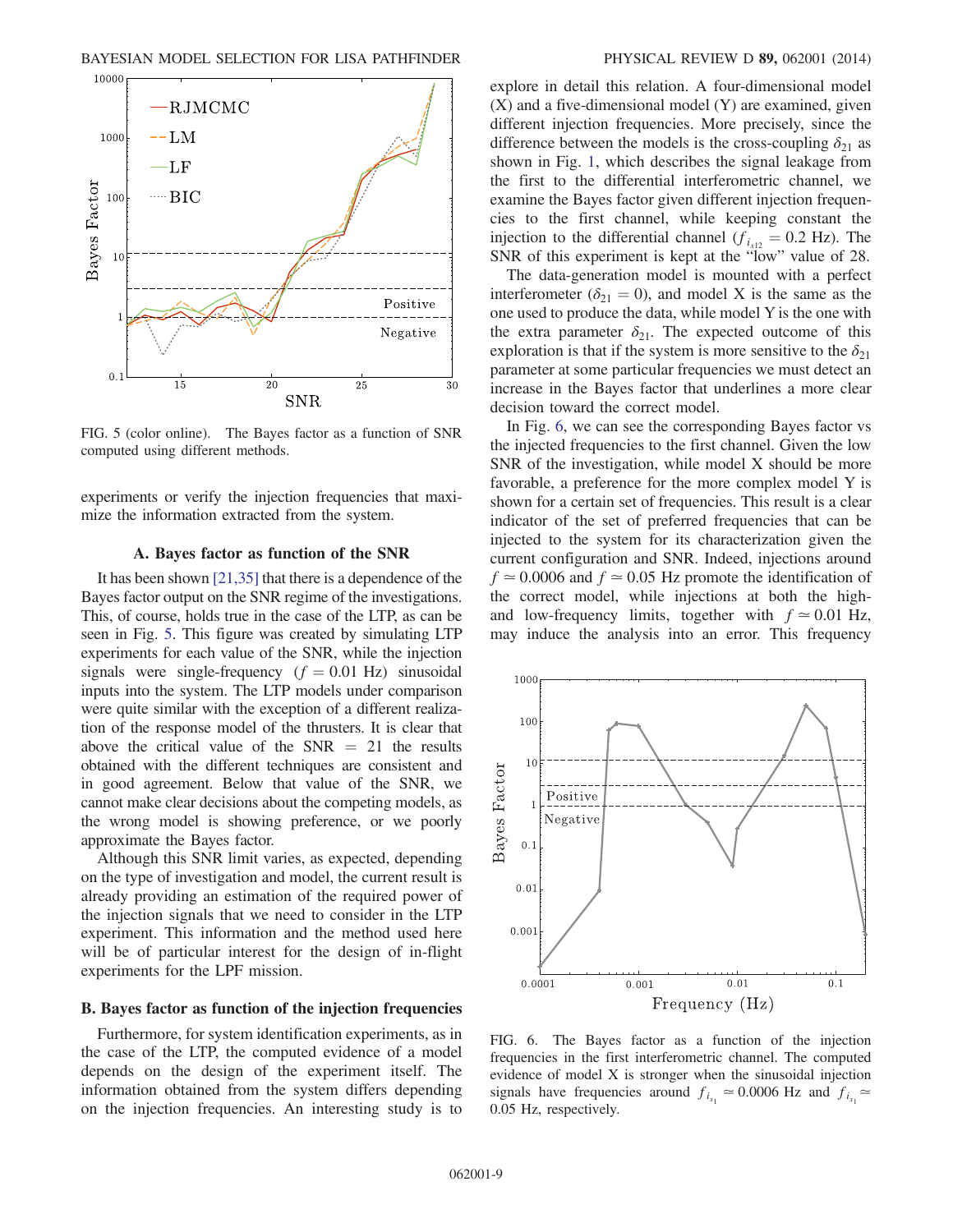dependence must be associated to the sensitivity of the experiment to a given parameter, the parameter  $\delta_{21}$  in this particular case. This observed dependency, when considering a more realistic model, will be of particular interest in the selection of injection signals for the experiments to be run in flight.

# V. CONCLUSIONS

<span id="page-9-6"></span>We have implemented three different methods to compare competing models of the LTP experiment onboard the LPF mission: the RJMCMC algorithm, the Laplace approximations, and the Bayes information criterion. The results from each method seem to be in agreement, but the output strongly depends on the expected SNR and, of course, on the models under investigation. Considering the LPF mission planned experiments, the SNR is high enough to safely use any of all the available techniques, but probably the most computationally demanding methods will be used for offline analysis to confirm our first computations.

The RJMCMC algorithm (together with the Laplace methods and the Bayes information criterion) employed in this work has been integrated in the LTPDA toolbox as part of the LPF data analysis software. The RJMCMC algorithm is by far the most computationally costly, but at the same time, it is the more suitable one when we compare more than two nested models or we work with inputs with a low SNR. The Laplace–Metropolis and the Laplace–Fisher methods are reliable when we work in the high-SNR regime, but they also require significant computing time, especially when one has to use outlier detection methods to estimate the weighted covariance matrix. On the other hand, the Laplace–Fisher approximation is limited by the use of the Fisher information matrix, which for the case of LTP state-space models is computed numerically.

Moreover, an attempt to associate the output of the aforementioned methods with the actual system identification experiment has been made. We have used different experiment setups to demonstrate that the Bayes factor depends not only on the SNR but also on the injection frequencies to the system.

The developed algorithms were successfully applied to model selection problems for the LPF data analysis for the first time. Two different cases of LTP model selection problems have been investigated over data sets that were produced by both the LTPDA and the ESA simulator. For the first case, we have considered an easy case of five- and seven-dimensional state-space models, in which the importance of the extra two parameters was examined. These two extra parameters are time delays caused by the LPF hardware, and they can be characterized as essential parameters of the model. For the second case, we explored the most suitable dimensionality of analytic models. There, the simplest model that described efficiently the observations was recovered, excluding the more complicated ones that caused overfitting issues. This type of analysis is expected to be performed during operations due to the broad spectrum of possible applications, like identifying external disturbances that result in forces applied to the three-body system.

# ACKNOWLEDGMENTS

We acknowledge support from Contracts No. AYA-2010- 15709 (MICINN) and No. 2009-SGR-935 (AGAUR). N. K. acknowledges support from the FI Ph.D. program of the AGAUR (Generalitat de Catalunya). M. N. acknowledges a JAE-DOC contract from CSIC (co-funded by the ESF) and support from the EU Marie Curie CIG 322288. G. C. acknowledges support from the Beecroft Institute for Particle Astrophysics and Cosmology.

- <span id="page-9-0"></span>[1] F. Antonucci et al., [Classical Quantum Gravity](http://dx.doi.org/10.1088/0264-9381/29/12/124014) 29, 124014 [\(2012\).](http://dx.doi.org/10.1088/0264-9381/29/12/124014)
- <span id="page-9-9"></span>[2] P. McNamara et al., in Proceedings of the 9th LISA Symposium, 2012, Bibliothéque Nationale de France, Paris, edited by G. Auger, P. Binétruy, and E. Plagnol, ASP Conference Series Vol. 467 (Astronomical Society of the Pacific, San Francisco, 2013), p. 5.
- <span id="page-9-1"></span>[3] P. A. Seoane et al. (eLISA Collaboration), [arXiv:1305.5720.](http://arXiv.org/abs/1305.5720)
- <span id="page-9-2"></span>[4] M. Nofrarias, C. Röver, M. Hewitson, a. Monsky, G. Heinzel, K. Danzmann, L. Ferraioli, M. Hueller, and S. Vitale, [Phys.](http://dx.doi.org/10.1103/PhysRevD.82.122002) Rev. D 82[, 1 \(2010\)](http://dx.doi.org/10.1103/PhysRevD.82.122002).
- [5] G. Congedo, L. Ferraioli, M. Hueller, F. De Marchi, S. Vitale, M. Armano, M. Hewitson, and M. Nofrarias, Phys. Rev. D 85[, 122004 \(2012\)](http://dx.doi.org/10.1103/PhysRevD.85.122004).
- <span id="page-9-8"></span>[6] F. Antonucci et al., [Classical Quantum Gravity](http://dx.doi.org/10.1088/0264-9381/28/9/094006) 28, 094006 [\(2011\).](http://dx.doi.org/10.1088/0264-9381/28/9/094006)
- <span id="page-9-3"></span>[7] F. G. Cervantes et al., in Proceedings of the 9th LISA Symposium, 2012, Bibliothéque Nationale de France, Paris, edited by G. Auger, P. Binétruy, and E. Plagnol, ASP Conference Series Vol. 467 (Astronomical Society of the Pacific, San Francisco, 2013), p. 141.
- [8] H. Audley et al., Classical Quantum Gravity 28, 094003 (2011).
- <span id="page-9-4"></span>[9] R. E. Kass and A. E. Raftery, [J. Am. Stat. Assoc.](http://dx.doi.org/10.1080/01621459.1995.10476572) 90, 773 [\(1995\).](http://dx.doi.org/10.1080/01621459.1995.10476572)
- <span id="page-9-5"></span>[10] D. J. C. MacKay, Information Theory, Inference, and Learning Algorithms (Cambridge University Press, Cambridge, England, 2003).
- <span id="page-9-7"></span>[11] M. Hewitson et al., [Classical Quantum Gravity](http://dx.doi.org/10.1088/0264-9381/26/9/094003) 26, 094003 [\(2009\).](http://dx.doi.org/10.1088/0264-9381/26/9/094003)